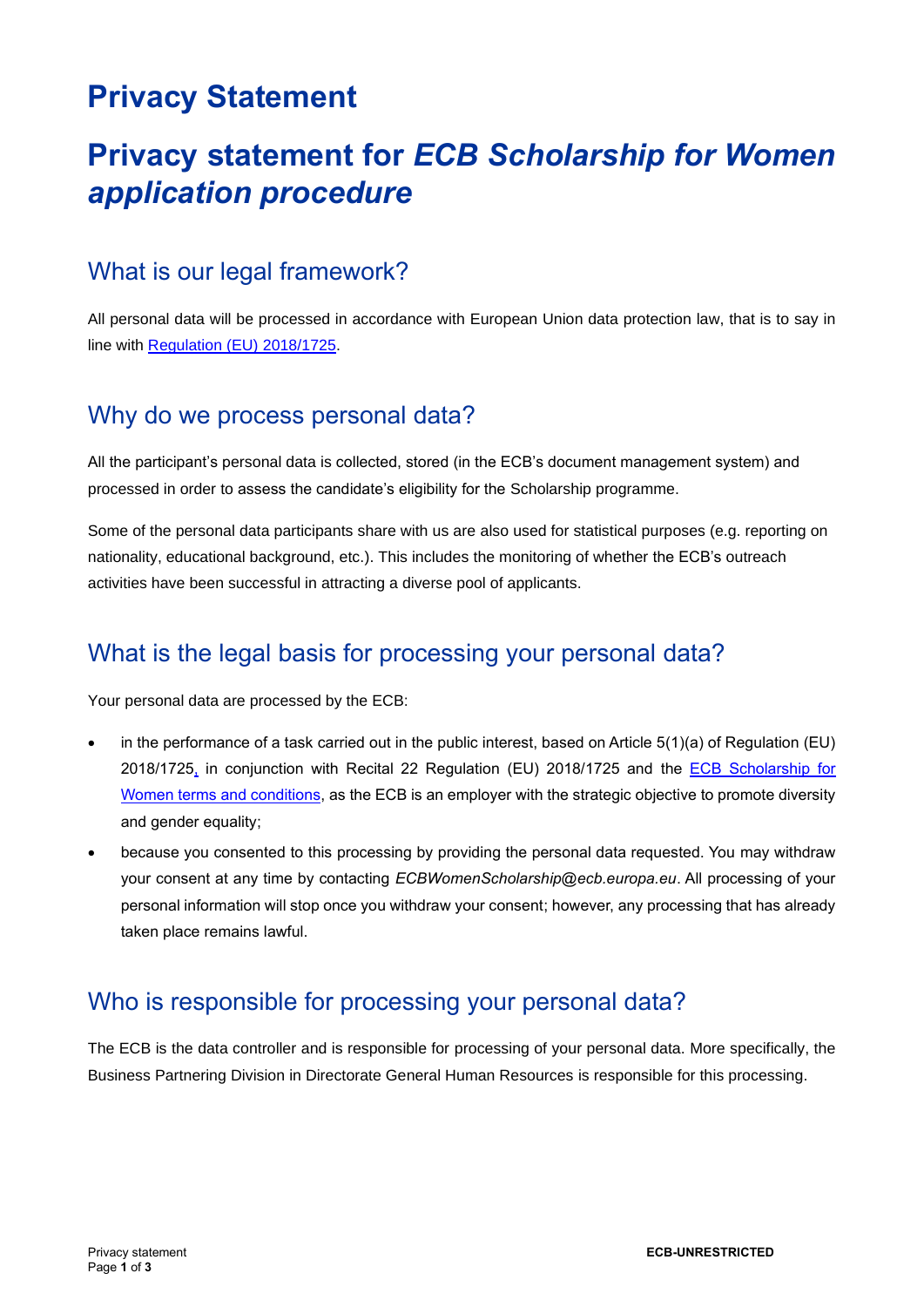### Who will be the recipients of your personal data?

The recipients of your personal data (including entities who have access to that personal data) are representatives from the ECB Scholarship for Women team from the Directorate General Human Resources, as well as panel members from Directorate General Economics, Directorate General Research, Directorate General Statistics, Directorate General Macroprudential Policy & Financial Stability, Directorate General Information Systems, Directorate Specialised Institutions and LSIs and Directorate International.

### What categories of personal data are collected?

The ECB processes the personal data provided by the candidates in the application form such as name, contact details, gender, citizenship, educational background, academic records, self-identification as member of an underrepresented group (fully voluntary), etc.

## How long will the ECB keep personal data?

Personal data provided in the application form will be kept by ECB for maximum of 5 years, counting from the day on which the personal data were given.

### What are your rights?

You have the right to access your personal data and correct any data that is inaccurate or incomplete. You also have (with some limitations) the right to delete your personal data and to object to or to restrict the processing of your personal data in line with Regulation (EU) 2018/1725. The ECB may restrict your rights to safeguard the interests and objectives referred to in Article 25(1) of Regulation (EU) 2018/1725.

#### Who can you contact for queries or requests?

You can exercise your rights by contacting [ECBWomenScholarship@ecb.europa.eu](mailto:ECBWomenScholarship@ecb.europa.eu) the project mailbox managed by the Scholarship team. You can also directly contact the ECB's Data Protection Officer at [dpo@ecb.europa.eu](mailto:dpo@ecb.europa.eu) for all queries relating to your personal data.

## Addressing the European Data Protection Supervisor

If you consider that your rights under Regulation (EU) 2018/1725 have been infringed as a result of the processing of your personal data, you have the right to lodge a complaint with the [European Data Protection](https://edps.europa.eu/data-protection/our-role-supervisor/complaints_en)  **[Supervisor](https://edps.europa.eu/data-protection/our-role-supervisor/complaints_en)** at any time.